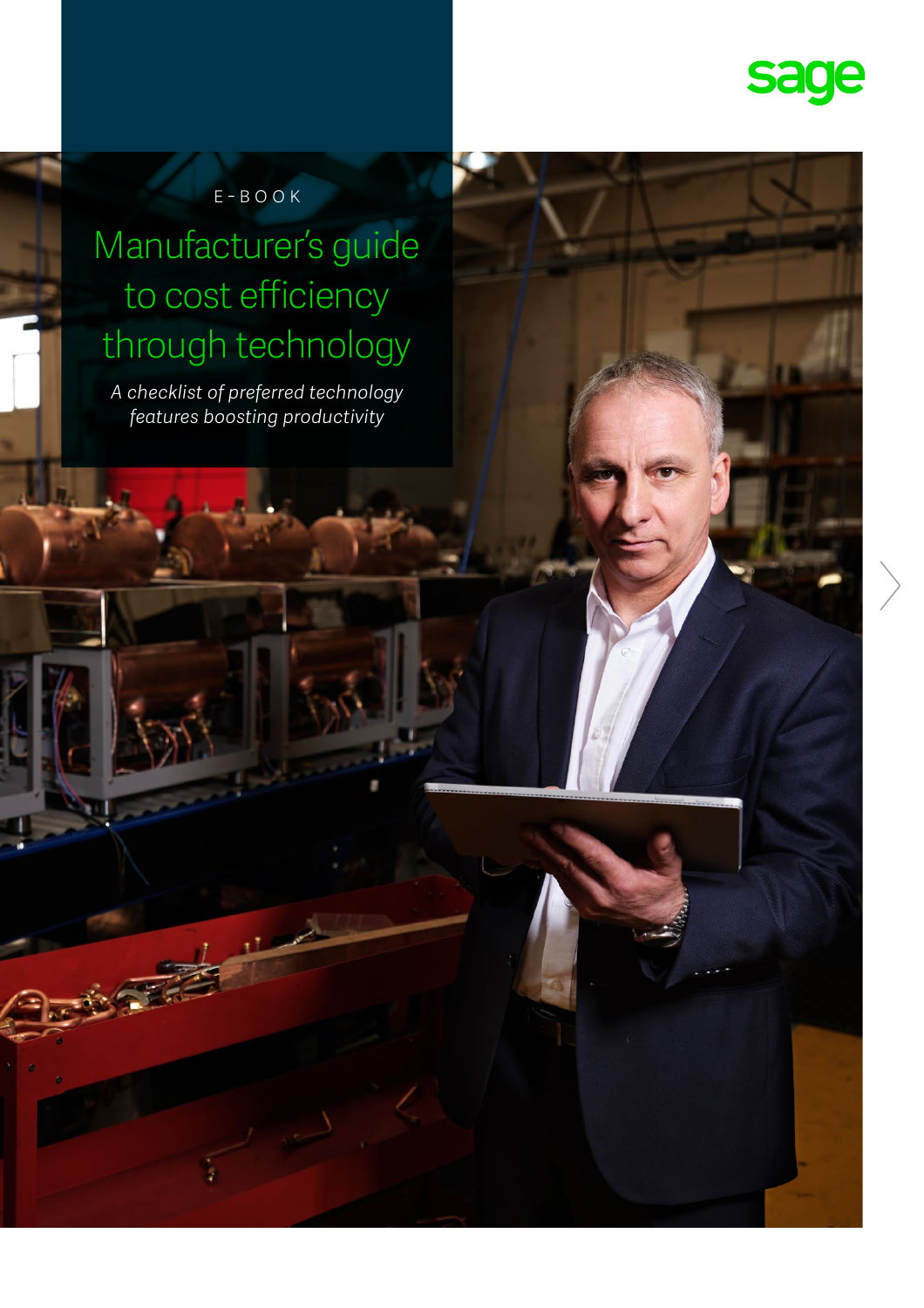# **It's time to upgrade**

Now that you've positioned your organisation to take advantage of the latest technological advancements available for business management, it's time to start comparing solutions.

Before you begin, it's best to have a clear view of the focus areas for your business' growth strategy to narrow your search to only partners whose

1

 $\overline{2}$ 

3

solution aligns most with your needs. Start by asking yourself these questions about the core areas of your business:

Do you need to improve your business' material forecasting and stock control?

Does your organisation struggle with inaccuracies in accounting like unrecorded transactions and discrepancies in transaction data? Are manual monthly bank reconciliations eating up valuable time?

Is it a challenge to manage compliance across reporting? Do you need a better organised tracking structure in case of an audit?

This interactive guide highlights the key technological features required to overcome the challenges today's manufactures are facing.

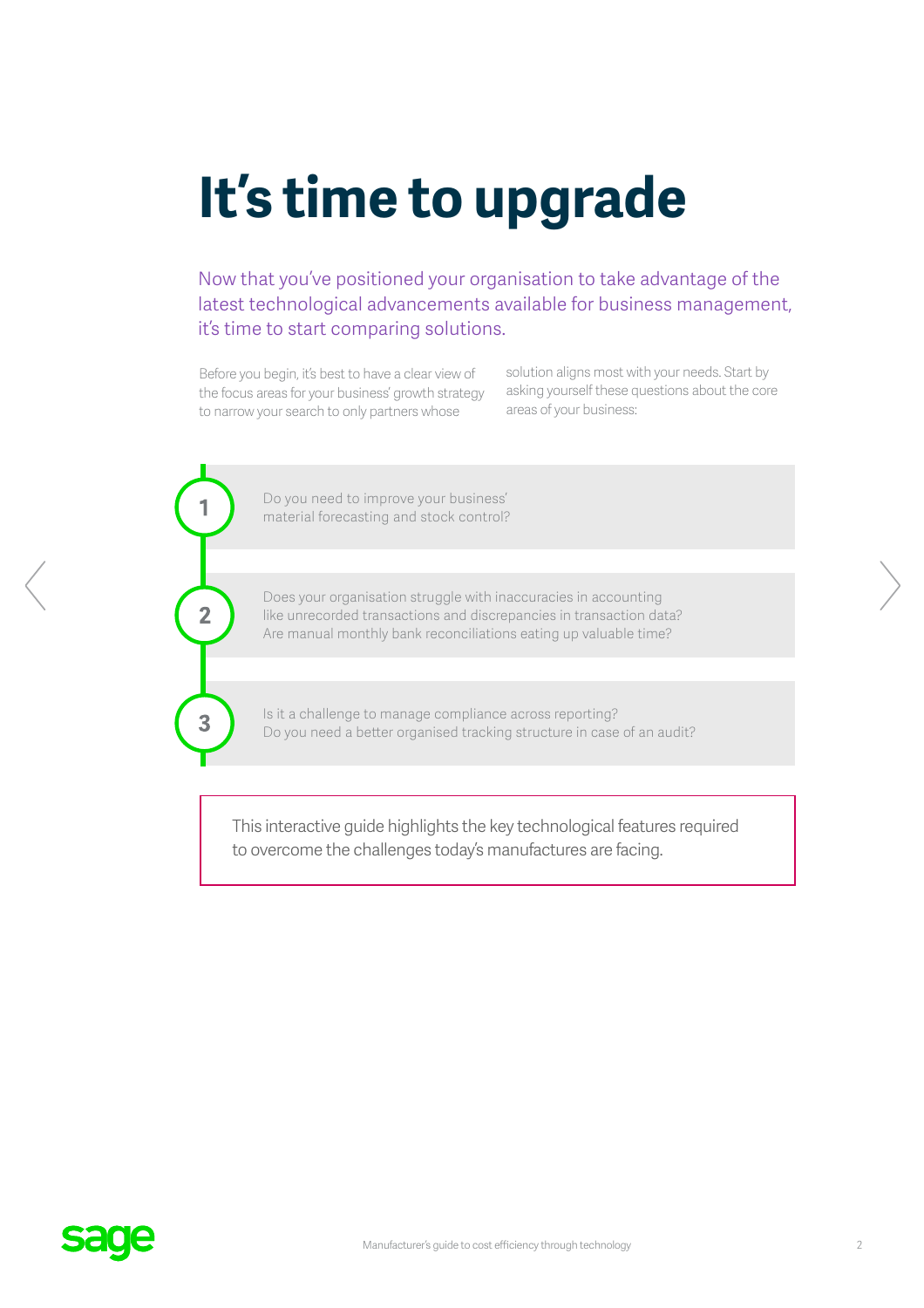### **Transform at the speed of insight**

When you can manage multiple locations and business functions from one source, things move quickly. Unlike older systems that don't support seamless collaboration between stakeholders, today's business management solutions bring it all together—purchasing, sales, customer service, and financial management—to create one unified system.

A robust business management solution should include these data intelligence features to speed up efficiency in your financial processes while increasing speed and productivity:

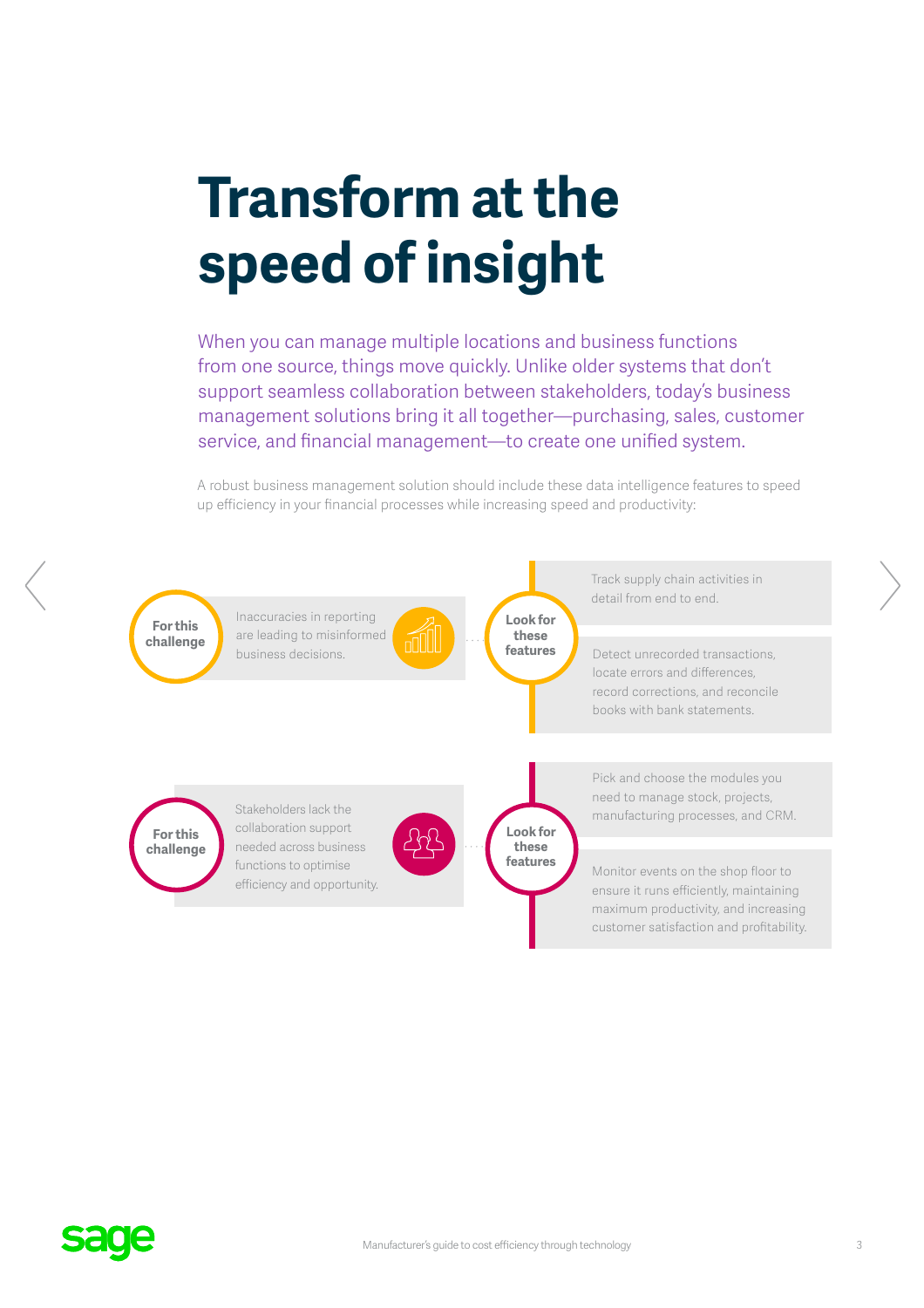## **Cut through complexity and silos**

In today's hyper-connected society, mobile has changed the way people work. Your current system may not support the always-on access many organisations are adopting for more flexibility in the workplace. Limitations in connectivity can also lead to data discrepancies and cause admin time traps as it's transferred between users.

These features are crucial when cutting complexities and eliminating silos that jeopardise accuracy:



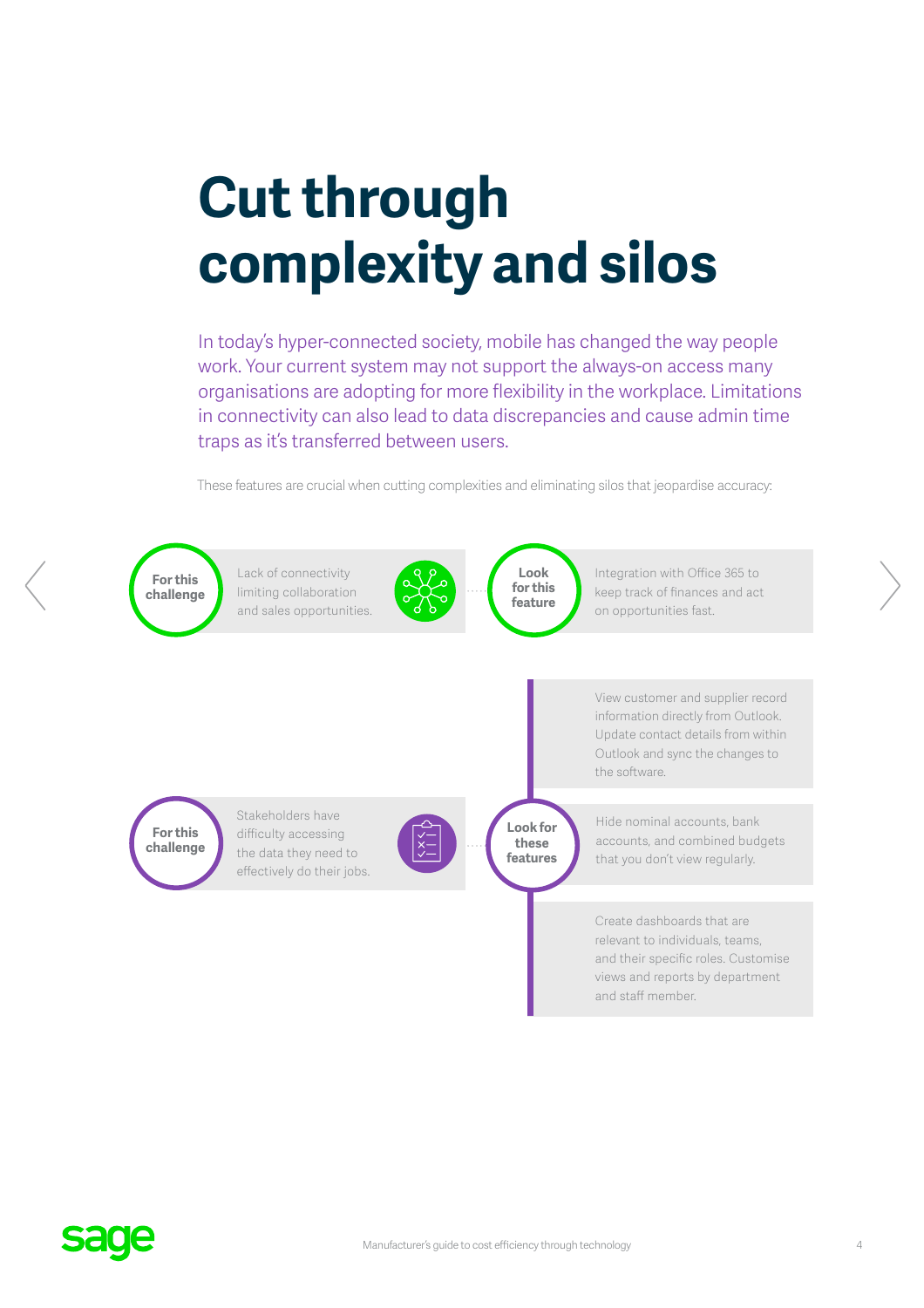## **Addressing compliance concerns**

A good business management solution improves how you do business today. The best value is in a solution that enables cost efficiency today and informs your financial decisions for the future.

Look for these features to support your business' continued financial health in the long term:



Compliance management is cumbersome and time consuming. The organisation is unprepared in case of an audit, leaving it susceptible to fines and disruption.



**Look for this feature**

Automated global processes and policies, and support for regional teams to comply with local regulations, such as GDPR.

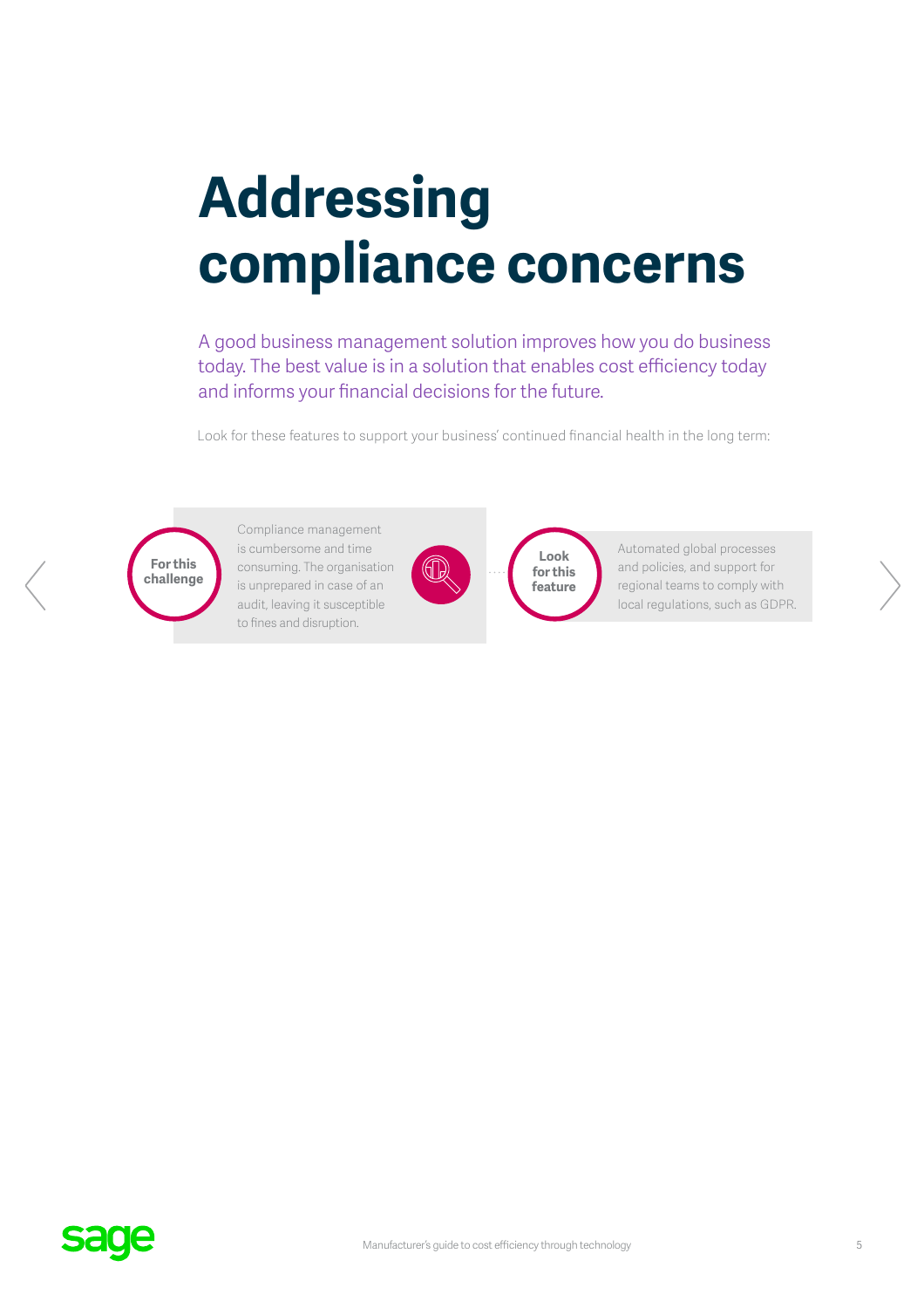## **Keep your edge with Sage Business Cloud**

Sage Business Cloud pairs the technology that makes business management easier with the cost efficiencies that positively impact your business' bottom line. Our solution helps you to get better control of your cash flow with reduced inventory management costs and faster payments in.

Learn more about how Sage Business Cloud can work for you.